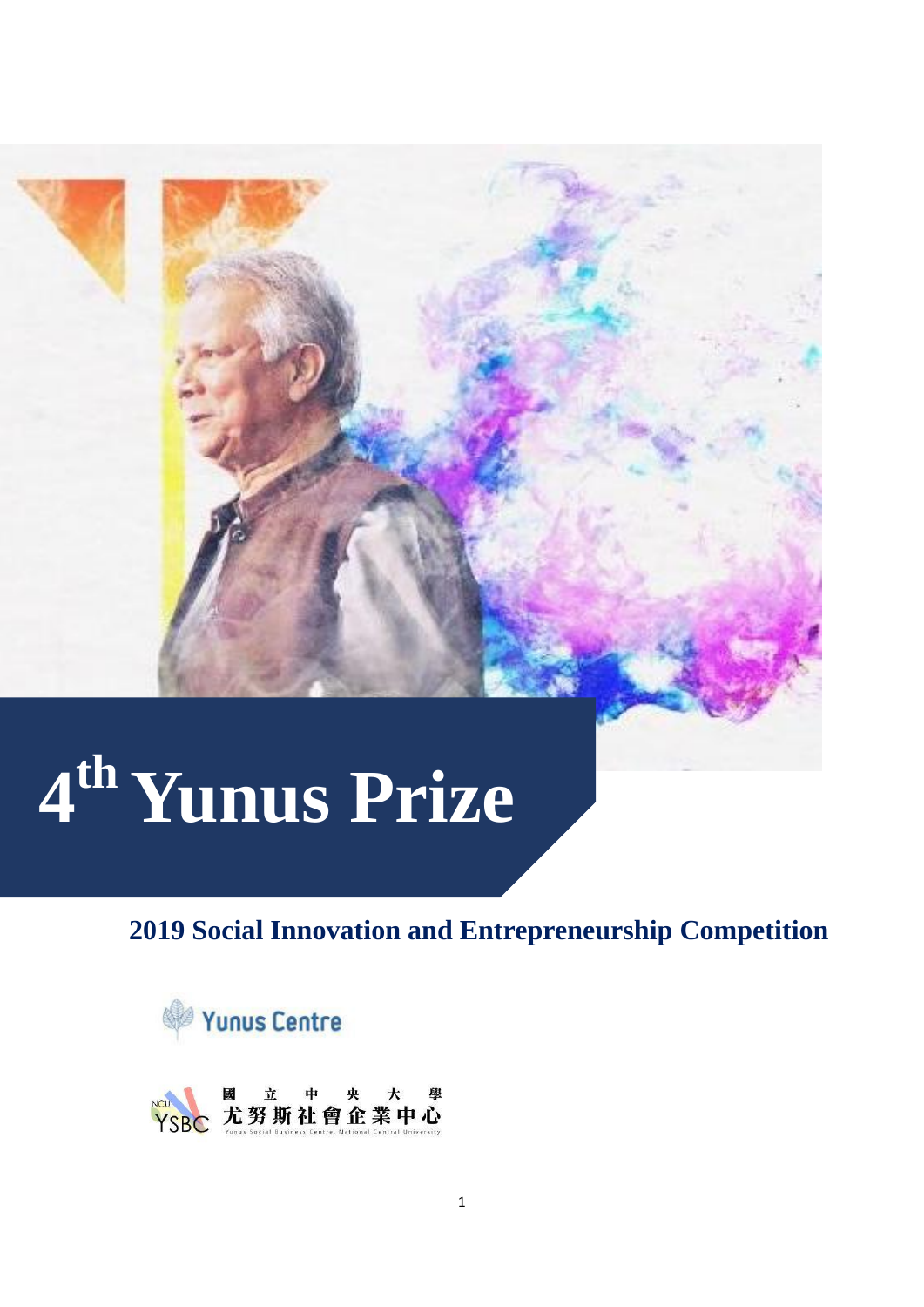#### **Introduction**

To promote Nobel Peace Prize Laureate Prof. Muhammad Yunus' vision of social business, the Yunus Social Business Centre at National Central University (YSBC@NCU) has been hosting "Yunus Prize: Social Innovation and Entrepreneurship Competition" in Taiwan since 2016.

The 2019 competition will be its fourth edition and will have several major changes to strengthen Taiwan's connection with international social business communities. The most important change is that the competition will be conducted in English. YES! All parts of the competition, including reports, presentations and training activities, will be conducted in English. Besides, we cooperate with "makesense", an international organization with headquarter in France, engaging social entrepreneurs in Taiwan to build local solutions with global partners for the Sustainable Development Goals.

#### **How to Enter the Competition**

#### 1st Round Challenge: "Describe a Social Problem in Taiwan"

- Yunus Prize is a team-based competition. Each team should be composed of 3 to 5 full-time university students under age of 35. Each person could only attend one team. International students are welcomed.
- Please prepare a PowerPoint presentation describing a "social problem" you want to solve in Taiwan. There is no format or page limitation for the slides. (Attention: You can't withdraw your PowerPoint presentation file once it is uploaded.)
- **Please go to the following link to complete the application form and upload** the presentation file:<https://forms.gle/TQMwnZpDS2sxepoL7>

#### **Important Dates**

**Department** Orientation workshop

| Date             | Time     | Place                  | Topic                 | Speaker                          |
|------------------|----------|------------------------|-----------------------|----------------------------------|
| July             | $12:00-$ | <b>Taichung Social</b> | Go global with social | Jessie Chang                     |
| $30^{\text{th}}$ | 15:00    | <b>Innovation Unit</b> | innovation            | (Founder & CEO, Awakening Heart) |
|                  |          | (7F, Thought Kitchen)  |                       | Base Corporation/PI, Taichung    |
|                  |          |                        |                       | Social Innovation Unit)          |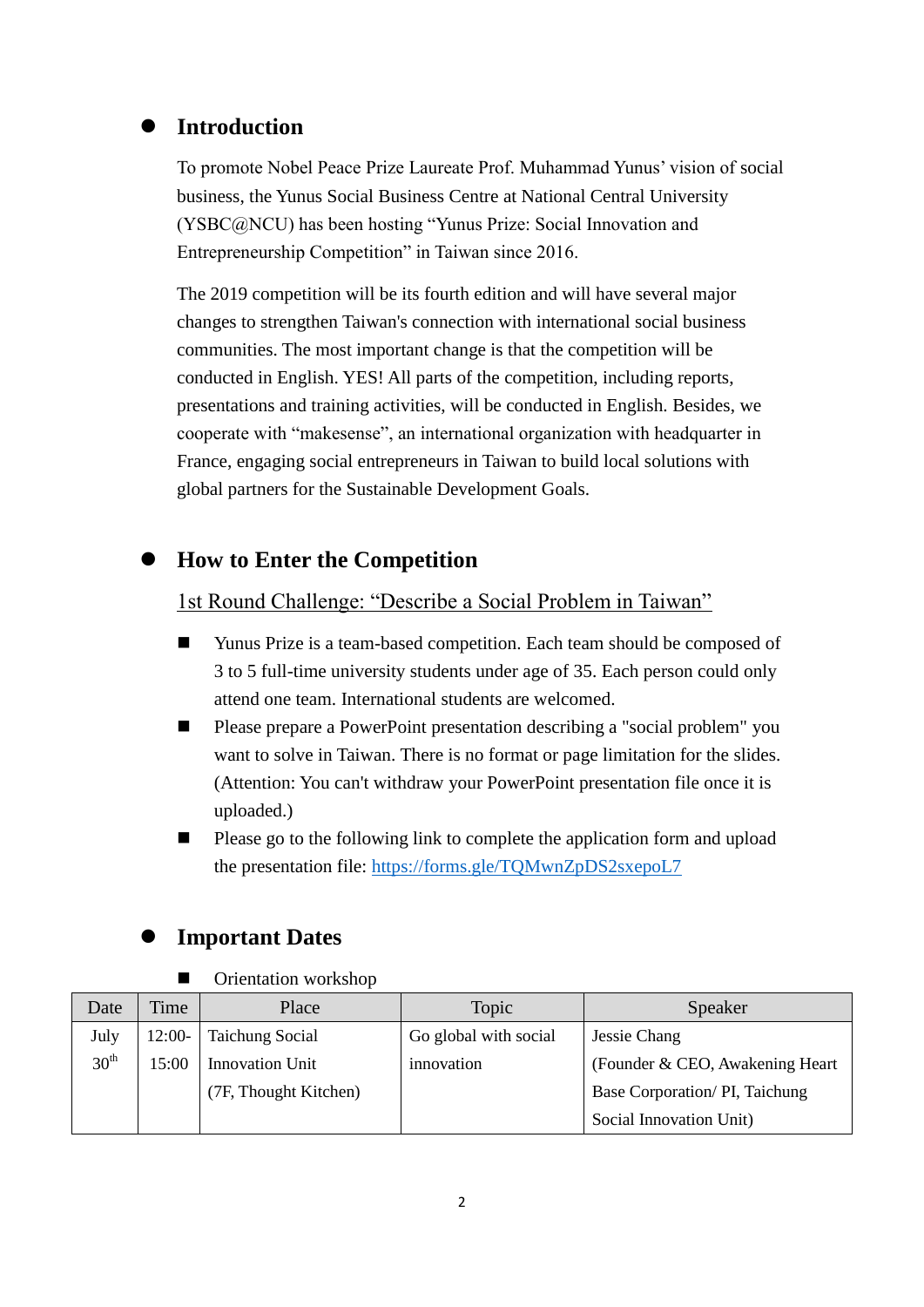| August           | $18:00-$ | Youth Affairs Bureau,          | Social Entrepreneur's  | I-Hung Hung                  |
|------------------|----------|--------------------------------|------------------------|------------------------------|
| $13^{th}$        | 21:00    | <b>Taoyuan City Government</b> | Night: Kaviiland       | (Founder, Kaviiland)         |
|                  |          | (2F, PBL classroom)            |                        |                              |
| August           | $10:00-$ | Taipei Social Innovation       | What pain? So what?    | David A. Hall                |
| 16 <sup>th</sup> | 13:00    | Lab (1F, A2 classroom)         | Now what? Social       | (CEO, United Sates Business) |
|                  |          |                                | <b>Impact Pitching</b> | Consultancy Taiwan)          |

- September 8th 23:59 (GMT+8): Application Deadline.
- September 12th: Top 40 Teams Announcement (Rookies).
- September 21st: Pitch contest and Top 20 Teams Announcement (Explorers).
- October 5th to 6th: Social Impact Maker Camp.
- October 19th: Social Business Colosseum (Top 10 Teams-Gladiators).
- November 2019 to August 2020: Incubation-Social Entrepreneur Lab of makesense Taiwan.

### **Competition Rounds**

All contests and training activities will be conducted in English. Participant will be issued with the correspondent certificate of merit in accordance with the round they enter. In this competition, there are three Rounds-Rookies, Explorer and Gladiator. By entering each round, you will have the qualification to attend the following Contests-Pitch contest, Social Business Colosseum and get the membership of Social Entrepreneur Lab of makesense Taiwan.

#### **Round 1: Rookie**

- Application Deadline: September 8th 23:59 (GMT+8).
- Application form & Presentation File Review: Judges will review all the application forms & presentation files. Only Top 40 teams are eligible to attend Pitch Contest. The list of the Top 40 team will be announced on September 12th (before 18:00).

#### **Round 2: Explorer**

- Pitch Contest (Semi-final)
	- The pitch contest will be held on September 21st.
	- This is a team-based contest. Each team has only 5-minute long presentation time. Presentation needs to be conducted in English.
	- Judges will elect at most 20 teams to get the qualification of Explorer-Free training program of "Social Impact Maker Camp".
- Social Impact Maker Camp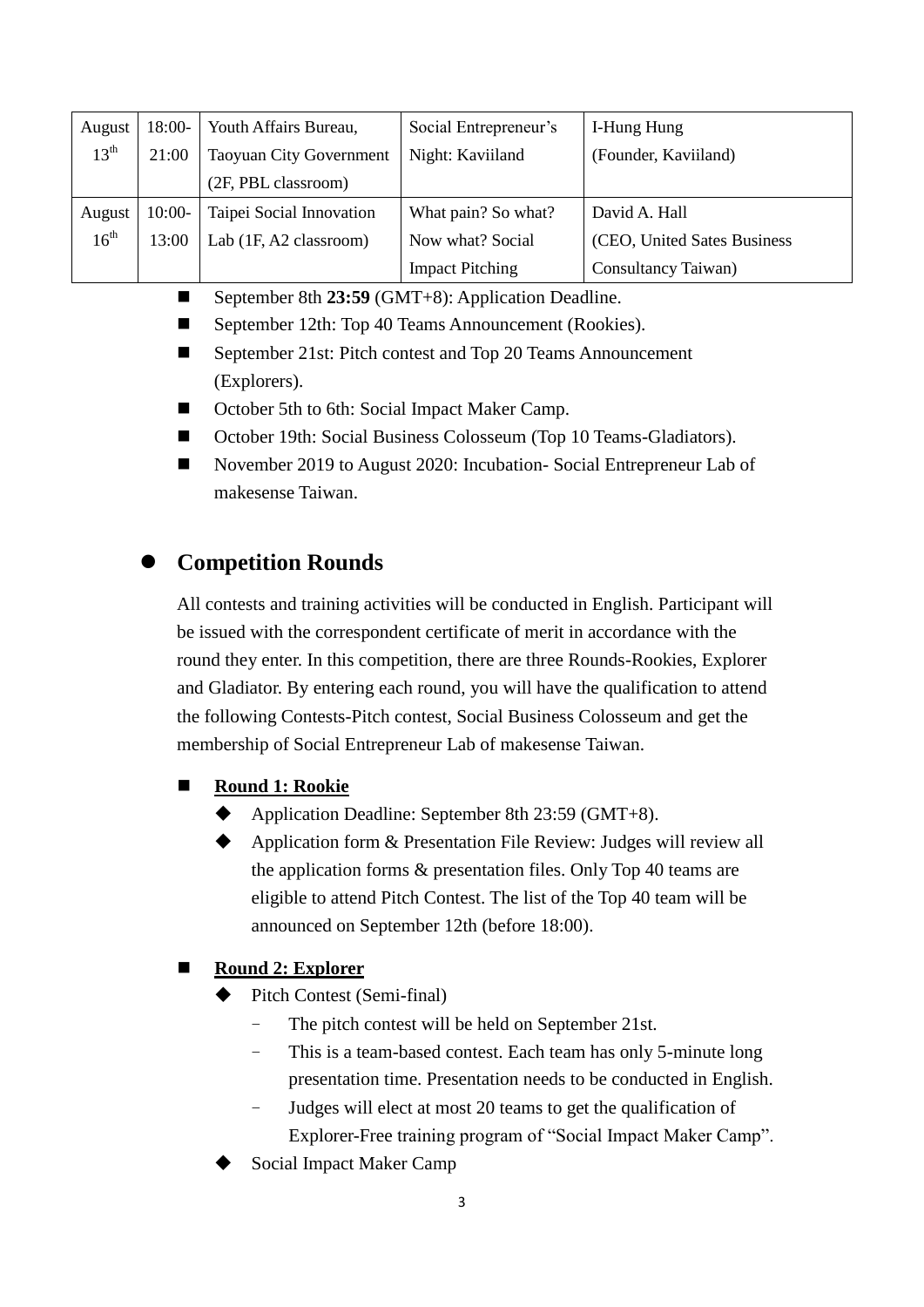- The camp will be held on October 5th-6th.
- We invite professional instructors with industry background to teach the contestants the framework of design thinking. By reframing the social problem, contestants could get clearer view and iterate the prototype to a practical business model. Besides, contestants will be also trained on the presentation skills, ranging from the contents of slides to the oral presentation format - Pecha Kucha. All the courses are conducted in English.

#### **Round 3: Gladiator**

- Social Business Colosseum (Final Contest)
	- The final contest will be held on October 19th.
	- Presentation will be conducted by Pecha Kucha approach in English.
	- Judges will announce the winning teams (First place, Second Place, Third Place, Outstanding Award).
	- The winning teams (First place, Second Place, Third Place, Outstanding Award) will be issued the certifications of merit, the qualification of Gladiator, and the membership of Social Entrepreneur Lab of makesense Taiwan.
- Social Entrepreneur Lab of makesense Taiwan
	- The winning teams will get trained and incubated for attending related international competitions during November 2019-August 2020.
	- Monthly "SenseTalk" event: Training on becoming a social entrepreneur.
	- "SenseMaker" event: at least 4 lectures conducted by international-renowned social entrepreneurs.

## **Review Criteria**

First Round Review (Pitch Presentation slides)

| Criteria                                   | Score |
|--------------------------------------------|-------|
| Analysis of Social Problem                 | 30    |
| Exploration Experience toward the social   | 40    |
| problem                                    |       |
| Contents and design of Presentation slides | 30    |
| <b>Total Score</b>                         |       |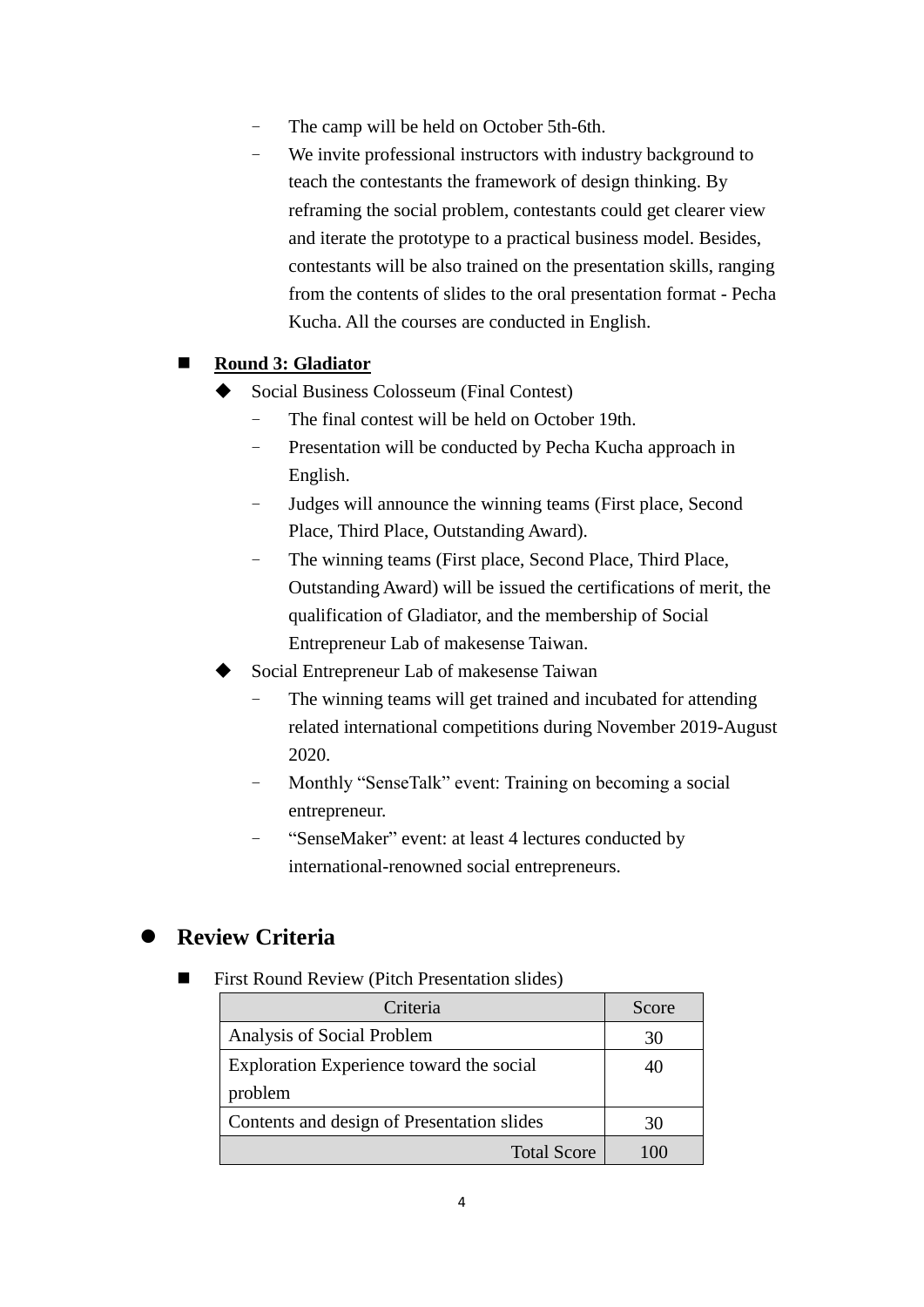Pitch Contest(Semi-final)

| Criteria                                     | Score |
|----------------------------------------------|-------|
| Analysis of Social Problem                   | 20    |
| Exploration Experience toward the social     | 20    |
| problem                                      |       |
| <b>Presentation showcase</b>                 | 20    |
| Presentation performance and English ability | 40    |
| <b>Total Score</b>                           |       |

#### Social Business Colosseum

| Criteria                                      | Score |
|-----------------------------------------------|-------|
| Innovation of Business Model Proposal         | 20    |
| <b>Feasibility of Business Model Proposal</b> | 20    |
| International Potential of Business Model     | 20    |
| Proposal                                      |       |
| <b>Team Performance and Potential</b>         | 20    |
| Score from the audience                       | 20    |
| <b>Total Score</b>                            | 100   |

#### **Awards**

- Application Form & Document Review
	- ◆ **Rookies** (Top 40 Teams)
		- Certificate of merit (per person)
- Pitch Contest (Semi-Final)
	- **Explorers** (Top 20 Teams)
		- Certificate of merit (per person)
		- Training courses of "Social Impact Maker Camp"
- Social Business Colosseum (Final Contest)
	- **Champion** (1 team)
		- Scholarship- NT\$70,000 (per team)
		- Professor Muhammad Yunus' signed books (Qty:3)
		- One Ticket of Social Value International Conference 2019
		- (Official website- http://svic2019.socialvalue.org.tw/)
		- Membership- Social Entrepreneur Lab of makesense Taiwan
		- Medal (per person)
		- Certificate of merit (per person)